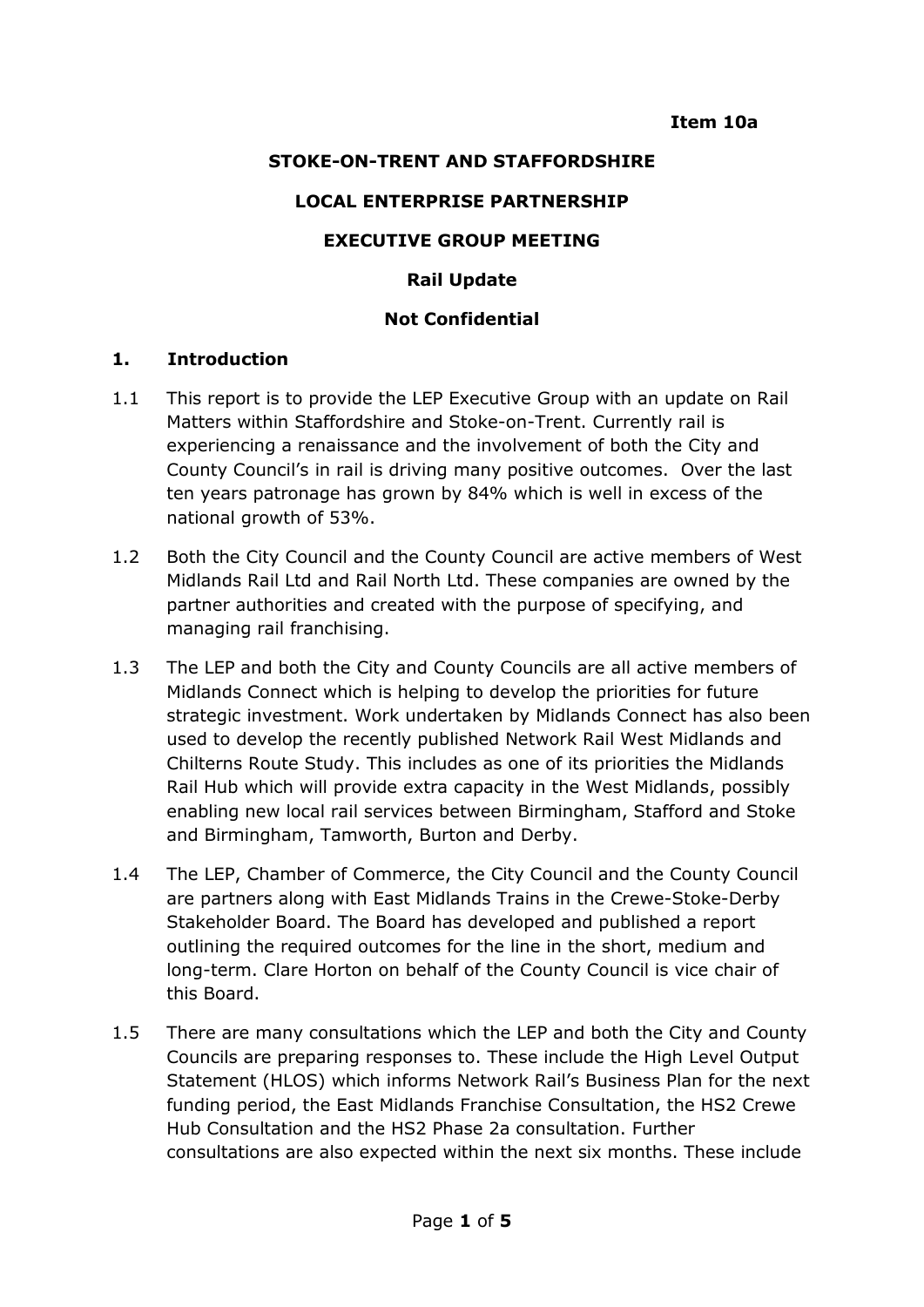the West Coast Partnership and the Cross Country Franchise consultations.

1.6 In terms of freight the West Midlands Interchange Stage Two Consultation has recently closed. Determination of Planning Permission will be considered by the Planning Inspectorate as it is a Nationally Significant Infrastructure Project. Item 11 considers this.

## **2. Recommendations**

- 2.1 The LEP to continue to be an active member of Midlands Connect
- 2.2 The LEP to continue to be an active partner of the Crewe-Stoke-Derby Stakeholder Board.
- 2.3 The LEP to champion the ambitions of the Crewe-Stoke-Derby Stakeholder Board.
- 2.4 The LEP through Midlands Connect to lobby for rail investment in Staffordshire and Stoke-on-Trent including new train path opportunities as a result of the Midlands Rail Hub to the benefit of the LEP area.

## **3. Background**

- 3.1 Network Rail owns the rail infrastructure and manages the rail network. They are also responsible for maintaining the asset. All rail services are operated under franchises by train operating companies. Rolling Stock Operating Companies own the rolling stock and lease it to the train operators.
- 3.2 Franchises also generally include the management and operation of stations through a station lease to station facility operators. The two largest stations within the LEP area are Stoke-on-Trent and Stafford with 2.8 and 2.2 million passengers in 2015/16 respectively. These are managed by Virgin West Coast. However, there are a few exceptions to this model and these are major interchanges e.g. Birmingham New Street which remain under the management of Network Rail.
- 3.3 Franchises are let by Department for Transport. However, recent Government Policy has enabled the devolution of rail services for example through Rail North Ltd and West Midlands Rail Ltd (WMR). Both Stoke-on-Trent City Council and Staffordshire County Council are active members of both of the company's established for this purpose with directors and officers on the various boards. Cllr Mark Winnington of Staffordshire County Council is currently Vice Chair of WMR's Board of Directors and Clare Horton, an officer of Staffordshire County Council is Chair of WMR's Officer Rail Devolution Group. This has enabled a positive and strong local influence on the franchise specification which otherwise would not have happened.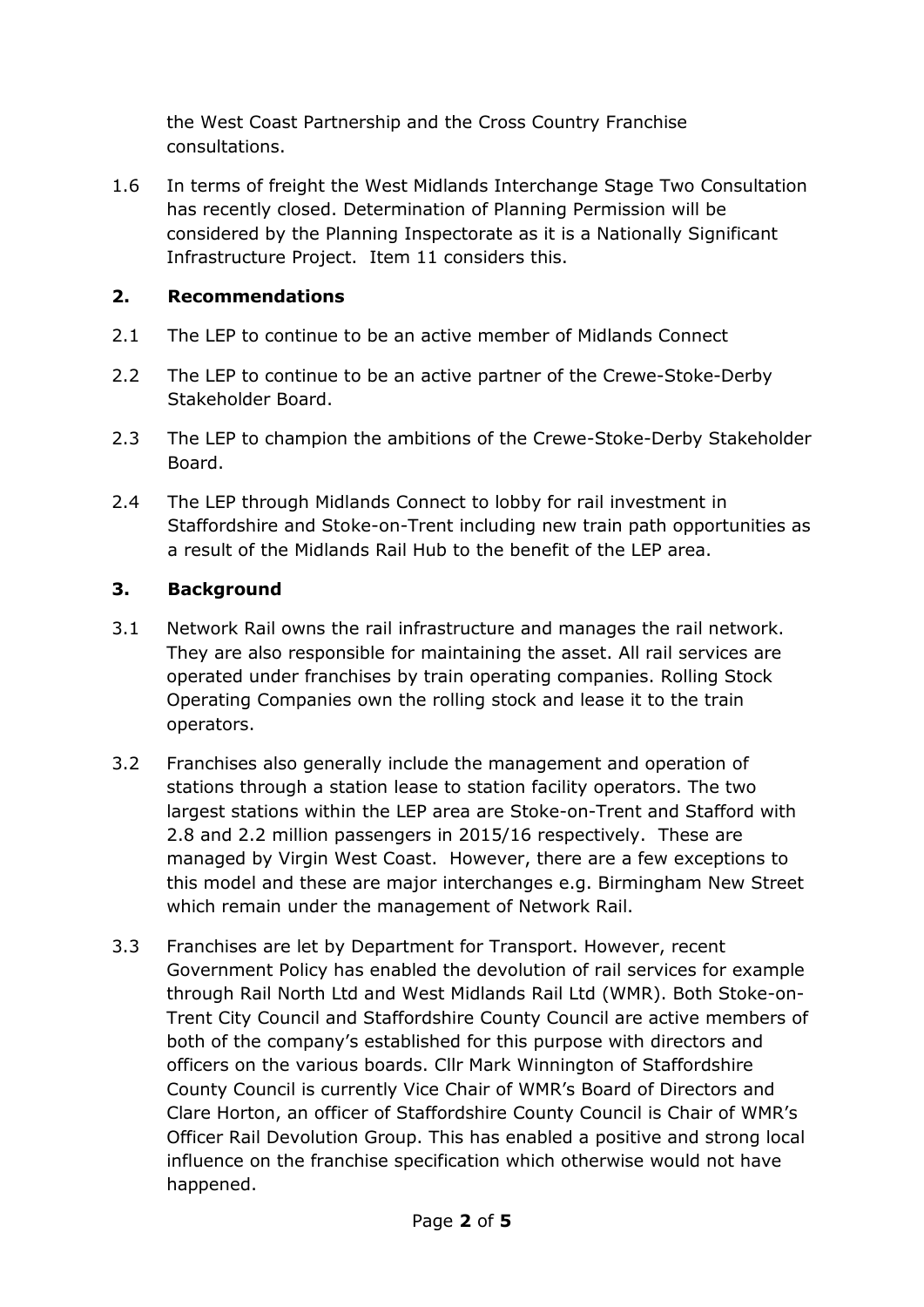- 3.4 The **West Midlands Franchise** has recently been announced with the winning bidder West Midland Trains. The County Council was heavily involved through WMR (as a restricted person with Government) in the specification of the franchise. Both Authorities also undertook independent commercially confidential discussions with bidders which helped to shape their bids. Improvements for Staffordshire and Stoke-on-Trent through the Authority's involvement in the franchise procurement process has Included:
	- Better Sunday Services
	- A service quality regime at stations and on trains
	- Later and earlier services
	- Increased capacity into Birmingham
	- A new service from Crewe to Birmingham and Birmingham International via Kidsgrove, Stoke and Stone
	- A London service for Kidsgrove, Stoke and Stone via Birmingham
	- A connection at Stafford for passengers wishing to use the Crewe-London via Trent Valley service
	- New station car-park at Stone Station and extra car-park spaces at Tamworth Station
	- New rolling stock
	- New locally developed branding owned by WMR
	- Compensation for delays of more than 15 minutes.
	- Improved passenger information
	- Smart ticketing
	- Investment in community rail
	- Increased frequency of services on the Shrewsbury Line and Chase Line
	- More trains between Four Oaks and Lichfield
	- Half-hourly services at Penkridge in both directions
	- Local West Midlands business unit with a locally appointed WMR Contract Manager
	- Station Alliance with WMR and Network Rail
- 3.5 **East Midlands Trains** is currently the operator of the East Midlands Franchise until August 2019. Both Authorities have a very close working relationship with the current operator. This includes through the North Staffordshire Community Rail Partnership which both local Authority's part fund in collaboration with the train operator. Passenger Satisfaction along the route has increased tremendously together with increases in footfall of 145% between 2006/07 and 2015/16. All stations along the CRP route have enjoyed investment during the partnership term. This has included:
	- Improved Customer Information Screens
	- $\bullet$  CCTV
	- New waiting shelters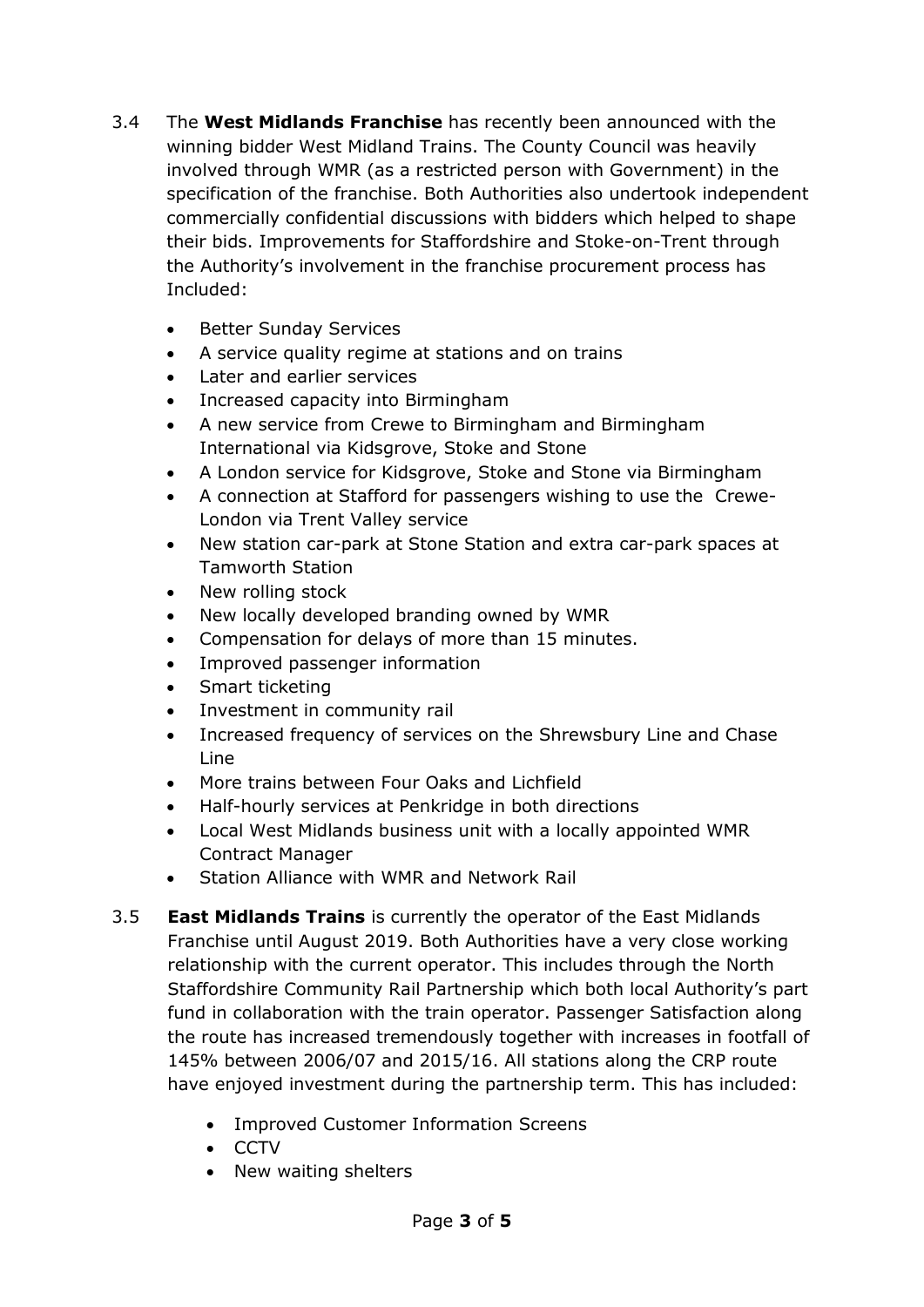- Cycle parking
- Car-park improvements
- Aesthetic improvements e.g. planting and art work.
- 3.6 The County Council is currently working with Network Rail and East Midlands Trains on the regeneration of Kidsgrove Rail Station which will include a new accessible bridge to all platforms, a new 200 space carpark, a multi-modal interchange, improved walking and cycling routes and improved access to the canal. Local match funding for this Project is being provided by the LEP and also the County Council. Other live projects include locally funded improvements to Burton-upon-Trent Station forecourt and the establishment of a multi-agency steering group with the Station Facility Operator to develop a station masterplan for Burton.
- 3.7 The Stakeholder Board as outlined in 1.4 is currently developing an agreed response to the East Midlands Franchise consultation and also the ORR's<sup>1</sup> HLOS consultation. Both Authorities are also developing their responses to this consultation in conjunction with each other and they will both be meeting with DfT's franchise team to discuss and shape the development of the Invitation to Tender due to be published in April 2018. Both Authorities have been having early conversations with the bidders for this Franchise in order to influence their thinking and development of their bids. This will continue and it expected that Non-Disclosure Agreements will be entered into with the short listed bidders at the appropriate time.
- 3.8 The **Cross Country** Franchise provides long distance connectivity through main urban areas as well as providing essential services for people commuting from Stoke-on-Trent and Staffordshire to Birmingham, Manchester and Nottingham. The Cross Country Franchise is unusual in that they do not operate any stations. This causes a number of issues for passengers including problems with information provision for passengers at times of delay. Previously engagement with Cross Country has been limited. However, this has recently changed and as part of their Direct Award Contract, funding has been made available to invest in community rail projects within the LEP Area. A meeting between Cross Country and the Authorities is being arranged. A consultation in respect of the next franchise is expected early next year which both Councils will respond to. As chair of WMR's ORDG Clare Horton of Staffordshire County Council is involved in a forthcoming stakeholder workshop.
- 3.9 The **West Coast Partnership** is a partnership between the West Coast Franchise and HS2. Work has been ongoing with the West Coast Franchise competition team at DfT since the team was originally established. Both Authorities have been involved in engagement with the current operator. However, this proves to be difficult at times. To overcome these

<sup>1</sup> <sup>1</sup> Office of Road and Rail